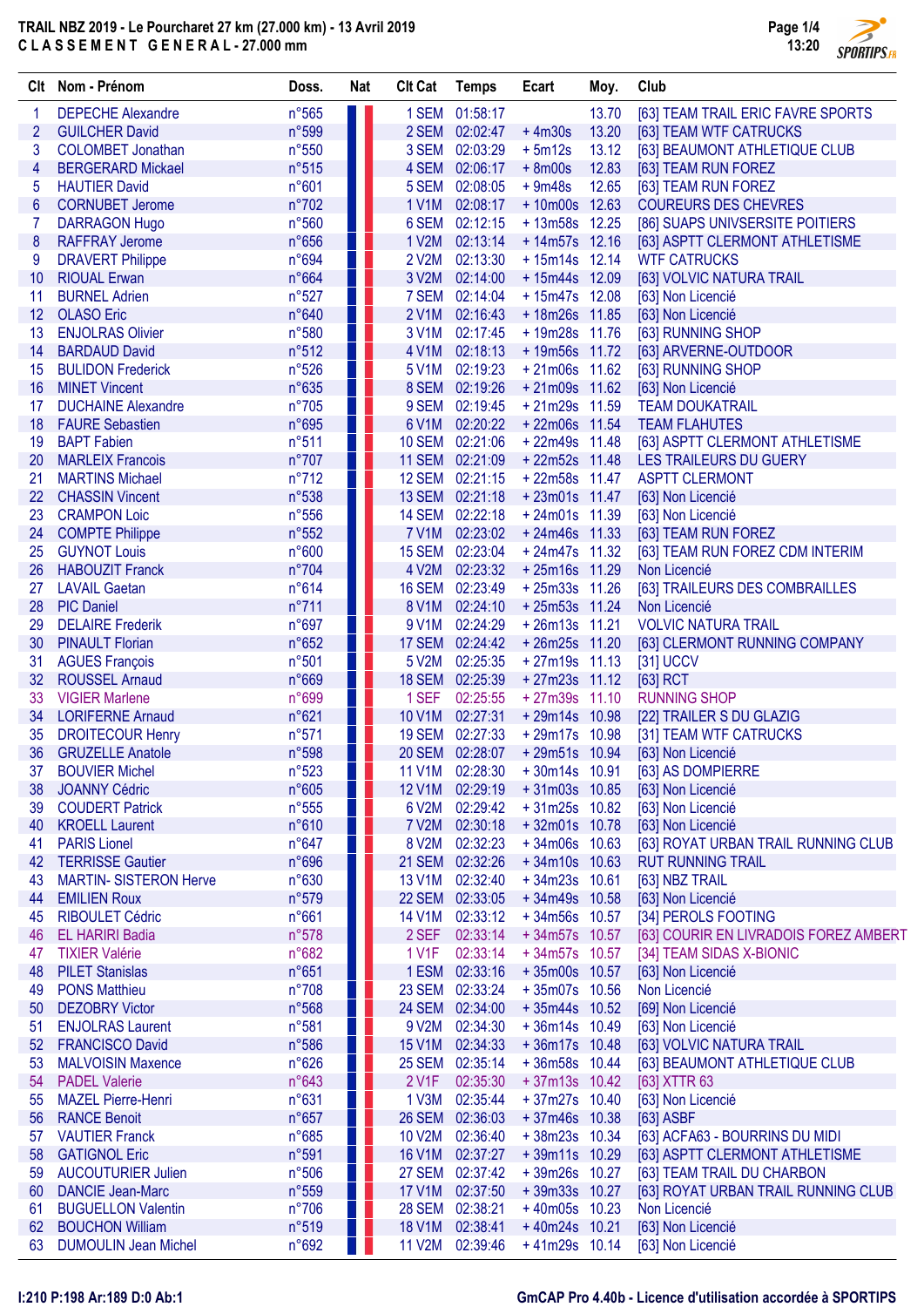Page 2/4 13:20 **SPORTIPS.FR** 

| Clt  | Nom - Prénom                  | Doss. | <b>Nat</b> | <b>Clt Cat</b>   | <b>Temps</b>    | Ecart           | Moy.  | Club                                |
|------|-------------------------------|-------|------------|------------------|-----------------|-----------------|-------|-------------------------------------|
| 64   | <b>LIPOWIEZ Fabrice</b>       | n°618 |            | <b>19 V1M</b>    | 02:40:23        | $+42m06s$       | 10.10 | [63] Non Licencié                   |
| 65   | <b>CHADEYRON Dominique</b>    | n°531 |            | <b>12 V2M</b>    | 02:40:31        | $+42m15s$ 10.09 |       | [63] Non Licencié                   |
| 66   | <b>SALAVERT Magali</b>        | n°672 |            | 3 V1F            | 02:40:40        | +42m24s 10.08   |       | [63] XTTR 63                        |
| 67   | <b>BOUSSEMART Arnaud</b>      | n°520 |            | 20 V1M           | 02:40:45        | +42m29s 10.08   |       | [63] TEAM OUZBEK                    |
| 68   | <b>LAMAMY Mickael</b>         | n°612 |            | 21 V1M           | 02:40:46        | $+42m30s$       | 10.08 | [23] CANITRAIL23                    |
| 69   | <b>DUHAGON Vincent</b>        | n°573 |            |                  | 29 SEM 02:41:32 | $+43m15s$       | 10.03 | [86] SUAPS UNIVSERSITE POITIERS     |
| 70   | <b>PERRIER Jean Luc</b>       | n°649 |            | <b>22 V1M</b>    | 02:42:08        | $+43m51s$       | 9.99  | [15] YDES ATHLETISME                |
| 71   | <b>CONCHE Vincent</b>         | n°553 |            | 23 V1M           | 02:42:21        | $+44m04s$       | 9.98  | [63] Non Licencié                   |
| 72   | <b>DESMARTIN Nicolas</b>      | n°567 |            |                  | 30 SEM 02:43:25 | $+45m09s$       | 9.91  | [63] TRAILEURS DES COMBRAILLES      |
| 73   | <b>MADEBENE Hugo</b>          | n°625 |            |                  | 31 SEM 02:43:30 | $+45m13s$       | 9.91  | [63] Non Licencié                   |
| 74   | <b>JOUVE Arnaud</b>           | n°608 |            |                  | 32 SEM 02:43:30 | $+45m13s$       | 9.91  | [63] TRAILEURS DES COMBRAILLES      |
| 75   | <b>CRESPIN Philippe</b>       | n°557 |            | 24 V1M           | 02:43:34        | $+45m18s$       | 9.90  | [63] Non Licencié                   |
| 76   | <b>CHASSAIN Emerson</b>       | n°537 |            | 25 V1M           | 02:43:40        | $+45m24s$       | 9.90  | [31] Non Licencié                   |
| 77   | <b>MARLOT Samuel</b>          | n°628 |            | 26 V1M           | 02:43:48        | $+45m31s$       | 9.89  | [63] XTTR 63                        |
| 78   | <b>AUDIGIER François</b>      | n°507 |            |                  | 33 SEM 02:44:10 | $+45m54s$       | 9.87  | [63] TEAM CHIMOUNE                  |
| 79   | <b>VEYSSIERE Vincent</b>      | n°686 |            | <b>27 V1M</b>    | 02:44:40        | $+46m24s$       | 9.84  | [63] TEAM MARMOTTE                  |
| 80   | <b>FINEL Nadège</b>           | n°584 |            | 4 V1F            | 02:44:55        | $+46m38s$       | 9.82  | [63] TEAM TRAIL DU CHARBON          |
| 81   | <b>SAUTAREL Jean-Francois</b> | n°674 |            | <b>28 V1M</b>    | 02:45:01        | $+46m45s$       | 9.82  | [63] Non Licencié                   |
| 82   | <b>PEYSSON Christophe</b>     | n°698 |            | <b>13 V2M</b>    | 02:45:27        | $+47m11s$       | 9.79  | <b>ASM</b>                          |
| 83   | <b>AUSTRUI Anne-Sophie</b>    | n°508 |            | 5 V1F            | 02:45:47        | $+47m30s$       | 9.77  | [63] STADE AUXERRE                  |
| 84   | <b>GABRIEL David</b>          | n°587 |            |                  | 34 SEM 02:46:01 | $+47m45s$       | 9.76  | [43] Non Licencié                   |
| 85   | <b>VIEJO Richard</b>          | n°687 |            | <b>14 V2M</b>    | 02:46:19        | $+48m03s$       | 9.74  | [63] ASBF                           |
| 86   | <b>ROUX Bernard</b>           | n°670 |            | <b>15 V2M</b>    | 02:46:20        | $+48m03s$       | 9.74  | [19] Non Licencié                   |
| 87   | <b>FERREIRA Manuel</b>        | n°582 |            | <b>16 V2M</b>    | 02:46:22        | $+48m06s$       | 9.74  | [63] Non Licencié                   |
| 88   | <b>MOLINIER Sébastien</b>     | n°637 |            | 29 V1M           | 02:47:08        | $+48m52s$       | 9.69  | [63] Non Licencié                   |
| 89   | <b>MARCILLAUD Marie</b>       | n°627 |            | 3 SEF            | 02:47:09        | $+48m52s$       | 9.69  | [63] Non Licencié                   |
| 90   | <b>TORRES David</b>           | n°683 |            |                  | 30 V1M 02:47:21 | $+49m05s$       | 9.68  | [43] VELAY ATHLETISME               |
| 91   | <b>LEPOITTEVIN Jerome</b>     | n°616 |            |                  | 35 SEM 02:50:16 | $+52m00s$       | 9.51  | [63] Non Licencié                   |
| 92   | <b>ARNAUD Nicolas</b>         | n°504 |            |                  | 36 SEM 02:50:16 | $+52m00s$       | 9.51  | [63] Non Licencié                   |
| 93   | <b>CHAUSSADE Yannick</b>      | n°539 |            | 31 V1M           | 02:50:40        | $+52m24s$       | 9.49  | [15] ASS SPORTIVE LA MADICOISE      |
| 94   | <b>DUMONT Bertrand</b>        | n°574 |            | 32 V1M           | 02:50:48        | $+52m31s$       | 9.49  | [63] CLERMONT RUNNING COMPANY       |
| 95   | <b>DELAIRE Céline</b>         | n°564 |            | 4 SEF            | 02:52:16        | $+54m00s$       | 9.40  | [63] ASBF CHAMALIERES/VIC           |
| 96   | <b>COSTE Gregory</b>          | n°554 |            | 33 V1M           | 02:52:20        | $+54m03s$       | 9.40  | [63] Non Licencié                   |
| 97   | <b>FAUCHEUX Patrice</b>       | n°709 |            | <b>17 V2M</b>    | 02:53:16        | $+54m59s$       | 9.35  | <b>USP COMMENTRY ATHL2</b>          |
| 98   | <b>CHABRIER Laetitia</b>      | n°530 |            | 6 V1F            | 02:53:59        | $+55m43s$       | 9.31  | [63] Non Licencié                   |
| 99   | <b>BEYTOUT Florence</b>       | n°518 |            | 5 SEF            | 02:54:30        | $+56m14s$       | 9.28  | [66] S/L AC VALBONNE                |
|      | 100 UCEDA Patrick             | n°684 |            |                  | 2 V3M 02:54:35  | $+56m19s$ 9.28  |       | [63] VOLVIC NATURA TRAIL            |
| 101_ | <b>MACHEBOEUF Aline</b>       | n°624 |            | 6 SEF            | 02:55:02        | + 56m45s        | 9.26  | [63] XTTR 63                        |
|      | 102 FERREIRA LAGOA Thierry    | n°583 |            |                  | 37 SEM 02:55:04 | $+56m48s$       | 9.25  | [43] Non Licencié                   |
|      | 103 ROY Sebastien             | n°671 |            |                  | 34 V1M 02:55:06 | $+56m49s$       | 9.25  | [63] TEAM ST SAT                    |
|      | 104 CHOQUET Christophe        | n°545 |            |                  | 35 V1M 02:55:12 | $+56m56s$       | 9.25  | [41] VINEUIL SPORT ATHLETISME       |
|      | 105 CHBIHI Hicham             | n°543 |            | 36 V1M           | 02:55:49        | $+57m32s$       | 9.21  | [63] Non Licencié                   |
| 106  | <b>CHOUVY Caroline</b>        | n°546 |            | 7 V1F            | 02:55:57        | $+57m41s$ 9.21  |       | [63] XTTR 63                        |
|      | 107 BRUANT Mathieu            | n°524 |            |                  | 38 SEM 02:57:21 | $+59m04s$       | 9.14  | [63] AS ROMAGNAT                    |
|      | 108 LAIR Emmanuel             | n°611 |            |                  | 39 SEM 02:58:26 | +1h00m09 9.08   |       | [77] Non Licencié                   |
|      | 109 RAVELET Frederic          | n°658 |            | <b>18 V2M</b>    | 02:58:28        | +1h00m11 9.08   |       | [63] Non Licencié                   |
|      | 110 ROUDIL Serge              | n°667 |            | 3 <sub>V3M</sub> | 02:58:50        | +1h00m33 9.06   |       | [15] SPORT NATURE SAINT FLOUR       |
|      | 111 BERTRAND Sylvain          | n°517 |            | 37 V1M           | 02:58:54        | +1h00m37 9.06   |       | [31] Non Licencié                   |
|      | 112 JANICAUD Flore            | n°691 |            | 8 V1F            | 02:58:55        | +1h00m38 9.05   |       | LES FLAMMES ATHLETIQUES CHAMALIERES |
|      | 113 JOLLY Celine              | n°606 |            | 9 V1F            | 02:59:55        | +1h01m38 9.00   |       | [76] MONTVILLE RUNNING CLUB         |
|      | 114 MOUNAUD Nicolas           | n°639 |            |                  | 40 SEM 03:00:08 | $+1h01m528.99$  |       | [15] BREF JE FAIS DU TRAIL          |
|      | 115 AUDOUARD Claude           | n°690 |            | 4 V3M            | 03:00:09        | $+1h01m538.99$  |       | Non Licencié                        |
|      | 116 LITOLFF Laurent           | n°619 |            | 38 V1M           | 03:00:11        | $+1h01m558.99$  |       | [63] Non Licencié                   |
|      | 117 DHAINAUT Celine           | n°569 |            | 10 V1F           | 03:00:14        | +1h01m58 8.99   |       | [63] Non Licencié                   |
|      | 118 MENDES Jimmy              | n°633 |            |                  | 41 SEM 03:00:34 | $+1h02m178.97$  |       | [63] Non Licencié                   |
|      | 119 TALLEU David              | n°678 |            | 39 V1M           | 03:00:46        | +1h02m30 8.96   |       | [43] Non Licencié                   |
| 120  | <b>GIROUX Nicolas</b>         | n°595 |            | 40 V1M           | 03:00:51        | $+1h02m348.96$  |       | [37] FOOTING VICHY                  |
|      | 121 GANCEL Didier             | n°588 |            | 41 V1M           | 03:01:09        | $+1h02m52$ 8.94 |       | [63] COURIR A PONT DU CHATEAU       |
|      | 122 BRUNEL Ingrid             | n°525 |            | 7 SEF            | 03:01:09        | +1h02m52 8.94   |       | [63] COURIR A PONT DU CHATEAU       |
|      | 123 ORFILA Guillaume          | n°642 |            | 42 V1M           | 03:01:09        | +1h02m52 8.94   |       | [63] COURIR A PONT DU CHATEAU       |
|      | 124 RAYNAUD Louis             | n°659 |            | 43 V1M           | 03:01:33        | $+1h03m16$ 8.92 |       | [63] Non Licencié                   |
|      | 125 GAVINET Alexis            | n°592 |            | 42 SEM           | 03:01:50        | $+1h03m348.91$  |       | [63] Non Licencié                   |
|      | 126 GRUYELLE Sebastien        | n°597 |            | 44 V1M           | 03:01:52        | $+1h03m358.91$  |       | [63] VOLVIC NATURA TRAIL            |
|      |                               |       |            |                  |                 |                 |       |                                     |

### I:210 P:198 Ar:189 D:0 Ab:1 GmCAP Pro 4.40b - Licence d'utilisation accordée à SPORTIPS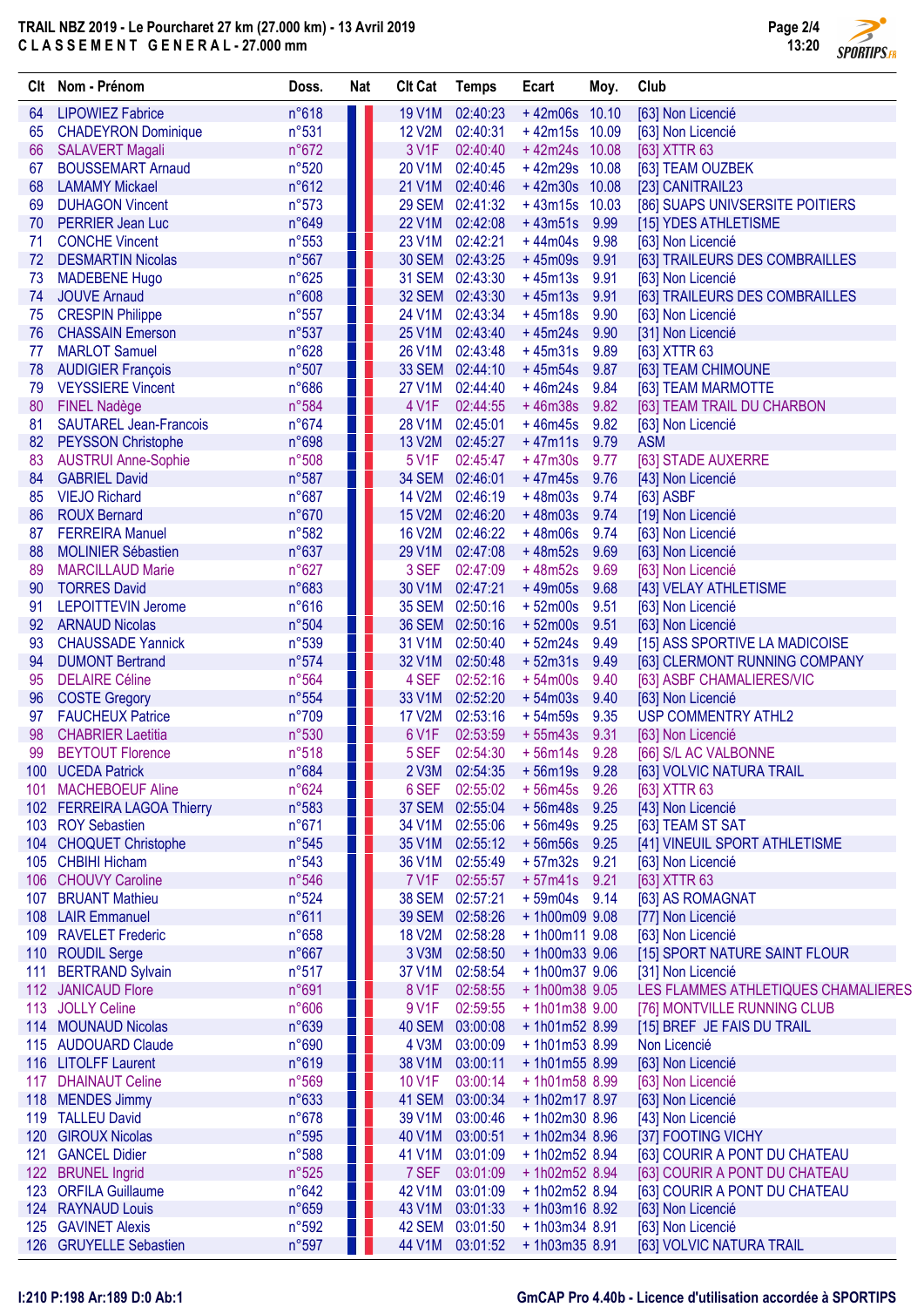# TRAIL NBZ 2019 - Le Pourcharet 27 km (27.000 km) - 13 Avril 2019 C L A S S E M E N T G E N E R A L - 27.000 mm

**SPORTIPS.FR** 

|     | Clt Nom - Prénom             | Doss. | <b>Nat</b> | <b>Clt Cat</b>     | <b>Temps</b>    | Ecart           | Moy. | Club                                  |
|-----|------------------------------|-------|------------|--------------------|-----------------|-----------------|------|---------------------------------------|
| 127 | <b>SIMON Pierrick</b>        | n°676 |            | 45 V1M             | 03:01:52        | +1h03m35 8.91   |      | [63] VOLVIC NATURA TRAIL              |
| 128 | <b>ECHASSOUX Philippe</b>    | n°576 |            | 5 V3M              | 03:01:57        | $+1h03m408.90$  |      | [63] Non Licencié                     |
| 129 | <b>GASTAMBIDE Axel</b>       | n°590 |            | 46 V1M             | 03:02:06        | +1h03m49 8.90   |      | [63] Non Licencié                     |
|     | 130 YZON Loic                | n°689 |            | 47 V1M             | 03:02:11        | $+1h03m548.89$  |      | [63] VOLVIC NATURA TRAIL              |
| 131 | <b>HOUDEMONT Jean-Pierre</b> | n°603 |            | 6 V3M              | 03:02:38        | +1h04m22 8.87   |      | [18] ASA DU BERRY                     |
|     | 132 DERAULT Cyril            | n°566 |            | 43 SEM             | 03:04:39        | +1h06m22 8.77   |      | [63] Non Licencié                     |
|     | 133 LE FOLL Morgan           | n°615 |            | <b>19 V2M</b>      | 03:04:40        | +1h06m23 8.77   |      | [63] Non Licencié                     |
|     | 134 MOLLE Antoine            | n°638 |            |                    | 44 SEM 03:04:46 | +1h06m30 8.77   |      | [13] Non Licencié                     |
| 135 | <b>GAYARD Cyrille</b>        | n°693 |            | 48 V1M             | 03:07:01        | $+1h08m458.66$  |      | AUVERGNE TRAIL NATURE TEAM            |
|     | 136 DEE Anthony              | n°562 |            |                    | 45 SEM 03:07:06 | $+1h08m498.66$  |      | [63] Non Licencié                     |
| 137 | <b>GANDEBOEUF Fabien</b>     | n°589 |            |                    | 46 SEM 03:07:07 | $+1h08m508.66$  |      | [63] Non Licencié                     |
| 138 | <b>PICARLE Justine</b>       | n°650 |            | 8 SEF              | 03:07:49        | $+1h09m338.63$  |      | [63] Non Licencié                     |
| 139 | <b>DAHBI Abdelali</b>        | n°558 |            | 49 V1M             | 03:09:05        | $+1h10m498.57$  |      | [17] Non Licencié                     |
| 140 | <b>REGEARD Mathieu</b>       | n°660 |            | 47 SEM             | 03:09:25        | $+1h11m09$ 8.55 |      | [31] Non Licencié                     |
| 141 | <b>BATONON Joël</b>          | n°513 |            | 20 V2M             | 03:10:53        | $+1h12m368.49$  |      | [63] CLERMONT TRIATHLON               |
|     | 142 PANIZZA Julien           | n°646 |            |                    | 48 SEM 03:10:53 | $+1h12m368.49$  |      | [63] LA FRATERNELLE CHATEAU GUAILLARD |
| 143 | <b>DILLENSEGER Marc</b>      | n°570 |            | 50 V1M             | 03:10:54        | $+1h12m378.49$  |      | [63] Non Licencié                     |
| 144 | <b>PORTEBOIS Pascaline</b>   | n°653 |            | 1 V <sub>2</sub> F | 03:11:02        | $+1h12m468.48$  |      | [18] ASA DU BERRY                     |
| 145 | <b>ROMAIN Fanny</b>          | n°703 |            | 9 SEF              | 03:12:19        | $+1h14m02$ 8.42 |      | Non Licencié                          |
| 146 | <b>CLAIR Sarah</b>           | n°547 |            | <b>11 V1F</b>      | 03:13:49        | $+1h15m32$ 8.36 |      | [63] Non Licencié                     |
| 147 | <b>CLAIR David</b>           | n°548 |            | 51 V1M             | 03:13:50        | $+1h15m338.36$  |      | [63] Non Licencié                     |
| 148 | <b>SOUDY Olivier</b>         | n°677 |            | 52 V1M             | 03:14:08        | $+1h15m51$ 8.35 |      | [63] XTTR 63                          |
| 149 | <b>VIGIGNOL Yannick</b>      | n°688 |            | 53 V1M             | 03:14:31        | $+1h16m158.33$  |      | [63] Non Licencié                     |
|     | 150 DELACHARTRE Philippe     | n°563 |            | 21 V2M             | 03:15:27        | $+1h17m118.29$  |      | [63] Non Licencié                     |
| 151 | <b>BALICHARD Luc</b>         | n°510 |            | 7 V3M              | 03:15:29        | $+1h17m12$ 8.29 |      | [63] Non Licencié                     |
|     | 152 LOPES Blandine           | n°620 |            | 12 V1F             | 03:16:04        | $+1h17m478.26$  |      | [15] LA MADICOISE                     |
| 153 | <b>MACHADO Sébastien</b>     | n°623 |            | 54 V1M             | 03:16:36        | $+1h18m198.24$  |      | [63] Non Licencié                     |
| 154 | <b>CHOPIN Jean-Michel</b>    | n°544 |            | <b>22 V2M</b>      | 03:16:59        | $+1h18m438.22$  |      | [63] Non Licencié                     |
|     | 155 PAILLER Estelle          | n°644 |            | 13 V1F             | 03:17:00        | $+1h18m438.22$  |      | [63] VOLVIC NATURA TRAIL              |
|     | 156 DEVAUX Yoann             | n°710 |            | 55 V1M             | 03:18:22        | +1h20m05 8.17   |      | Non Licencié                          |
|     | 157 ECHEVIN Cyriaque         | n°577 |            | 49 SEM             | 03:18:51        | $+1h20m34$ 8.15 |      | [63] RUNNING ADDICT                   |
|     | 158 RICORDEAU Bernard        | n°701 |            | 56 V1M             | 03:19:03        | $+1h20m46$ 8.14 |      | <b>SAPEUR POMPIER ODP</b>             |
|     | 159 SANTIA-ANDREWS Stéphane  | n°673 | u p        | 57 V1M             | 03:19:16        | $+1h20m598.13$  |      | [63] Non Licencié                     |
|     | 160 TARTIERE Patrice         | n°679 | lo.        | 8 V3M              | 03:19:23        | $+1h21m078.13$  |      | [63] STOP MELANOME                    |
| 161 | <b>DUGOUR Laurent</b>        | n°572 |            | 23 V2M             | 03:20:14        | $+1h21m578.09$  |      | [63] Non Licencié                     |
|     | 162 HEBRARD Sylvie           | n°602 |            | 2 V <sub>2</sub> F | 03:21:41        | $+1h23m248.03$  |      | [63] Non Licencié                     |
| 163 | <b>CHAMPAINNE Marc</b>       | n°533 |            |                    | 58 V1M 03:21:48 | $+1h23m318.03$  |      | [63] Non Licencié                     |
|     | 164 MARTIN Paul              | n°629 |            |                    | 9 V3M 03:24:47  | +1h26m30 7.91   |      | [63] Non Licencié                     |
| 165 | <b>BAY Caroline</b>          | n°514 |            | <b>10 SEF</b>      | 03:24:54        | +1h26m37 7.91   |      | [63] Non Licencié                     |
| 166 | <b>GENIN Pauline</b>         | n°594 |            | <b>11 SEF</b>      | 03:24:55        | +1h26m38 7.91   |      | [63] Non Licencié                     |
|     | 167 GONTHIER Daniel          | n°596 |            | <b>10 V3M</b>      | 03:25:58        | + 1h27m42 7.87  |      | [63] Non Licencié                     |
| 168 | <b>MOINS Annie</b>           | n°636 |            | 3 V <sub>2</sub> F | 03:26:30        | + 1h28m13 7.85  |      | [63] VOLVIC NATURA TRAIL              |
| 169 | <b>CHAMBON Pauline</b>       | n°532 |            | <b>12 SEF</b>      | 03:26:53        | $+ 1h28m377.83$ |      | [63] Non Licencié                     |
| 170 | <b>BOUVET Emmanuel</b>       | n°522 |            | 24 V2M             | 03:27:18        | +1h29m02 7.81   |      | [72] RICARD TEAM                      |
| 171 | <b>ROCHE Annie</b>           | n°665 |            | 4 V <sub>2</sub> F | 03:27:46        | +1h29m30 7.80   |      | [94] Non Licencié                     |
|     | 172 OLIVIER Bruno            | n°641 |            | <b>11 V3M</b>      | 03:29:14        | +1h30m58 7.74   |      | [33] CNSSC                            |
| 173 | <b>CHAVANA Christelle</b>    | n°542 |            | 14 V1F             | 03:32:23        | $+1h34m067.63$  |      | [43] Non Licencié                     |
|     | 174 CHAVANA Laurent          | n°541 |            | 59 V1M             | 03:32:24        | + 1h34m07 7.63  |      | [43] Non Licencié                     |
| 175 | <b>CHARMEIL Dominique</b>    | n°534 |            | <b>15 V1F</b>      | 03:33:31        | + 1h35m14 7.59  |      | [63] VOLVIC NATURA TRAIL              |
| 176 | <b>ROSSY Sophie</b>          | n°666 |            | <b>13 SEF</b>      | 03:34:33        | +1h36m16 7.55   |      | [63] VOLVIC NATURA TRAIL              |
| 177 | <b>CAILLAU Frantz</b>        | n°528 |            | 25 V2M             | 03:39:00        | $+1h40m43$ 7.40 |      | [18] ASA DU BERRY                     |
| 178 | <b>BOUVET Arnaud</b>         | n°521 |            | 60 V1M             | 03:42:36        | + 1h44m20 7.28  |      | [72] RICARD TEAM                      |
| 179 | <b>AYARD Marc</b>            | n°509 |            | 26 V2M             | 03:42:42        | +1h44m26 7.27   |      | [45] USMO                             |
|     | 180 GAY Catherine            | n°593 |            | <b>16 V1F</b>      | 03:42:55        | +1h44m38 7.27   |      | [63] VOLVIC NATURA TRAIL              |
|     | 181 LANTOINE Eric            | n°613 |            | <b>27 V2M</b>      | 03:44:15        | + 1h45m59 7.22  |      | [18] ASA DU BERRY                     |
|     | 182 CHARPENTIER Elisabeth    | n°535 |            | <b>17 V1F</b>      | 03:44:17        | $+1h46m017.22$  |      | [63] BEAUMONT ATHLETIQUE CLUB         |
|     | 183 COMPTE Alexia            | n°551 |            | <b>18 V1F</b>      | 03:44:26        | +1h46m09 7.22   |      | [63] TEAM RUN FOREZ                   |
|     | 184 CHARTRON Benoît          | n°536 |            |                    | 50 SEM 03:47:44 | +1h49m27 7.11   |      | [92] Non Licencié                     |
|     | 185 SILLE Frederic           | n°575 |            | 28 V2M             | 03:48:14        | +1h49m57 7.10   |      | [49] Non Licencié                     |
|     | 186 TESTIER Patricia         | n°680 |            | 19 V1F             | 03:48:17        | $+1h50m007.10$  |      | [49] Non Licencié                     |
|     | 187 FOGEL Olivier            | n°585 |            |                    | 51 SEM 03:48:17 | $+1h50m007.10$  |      | [31] Non Licencié                     |
| 188 | <b>ROGER David</b>           | n°700 |            | 61 V1M             | 03:51:08        | +1h52m52 7.01   |      | Non Licencié                          |
| 189 | <b>ROUQUETTE Jessica</b>     | n°668 |            | <b>14 SEF</b>      | 03:53:39        | $+1h55m236.93$  |      | [63] Non Licencié                     |
|     |                              |       |            |                    |                 |                 |      |                                       |

# I:210 P:198 Ar:189 D:0 Ab:1 GmCAP Pro 4.40b - Licence d'utilisation accordée à SPORTIPS